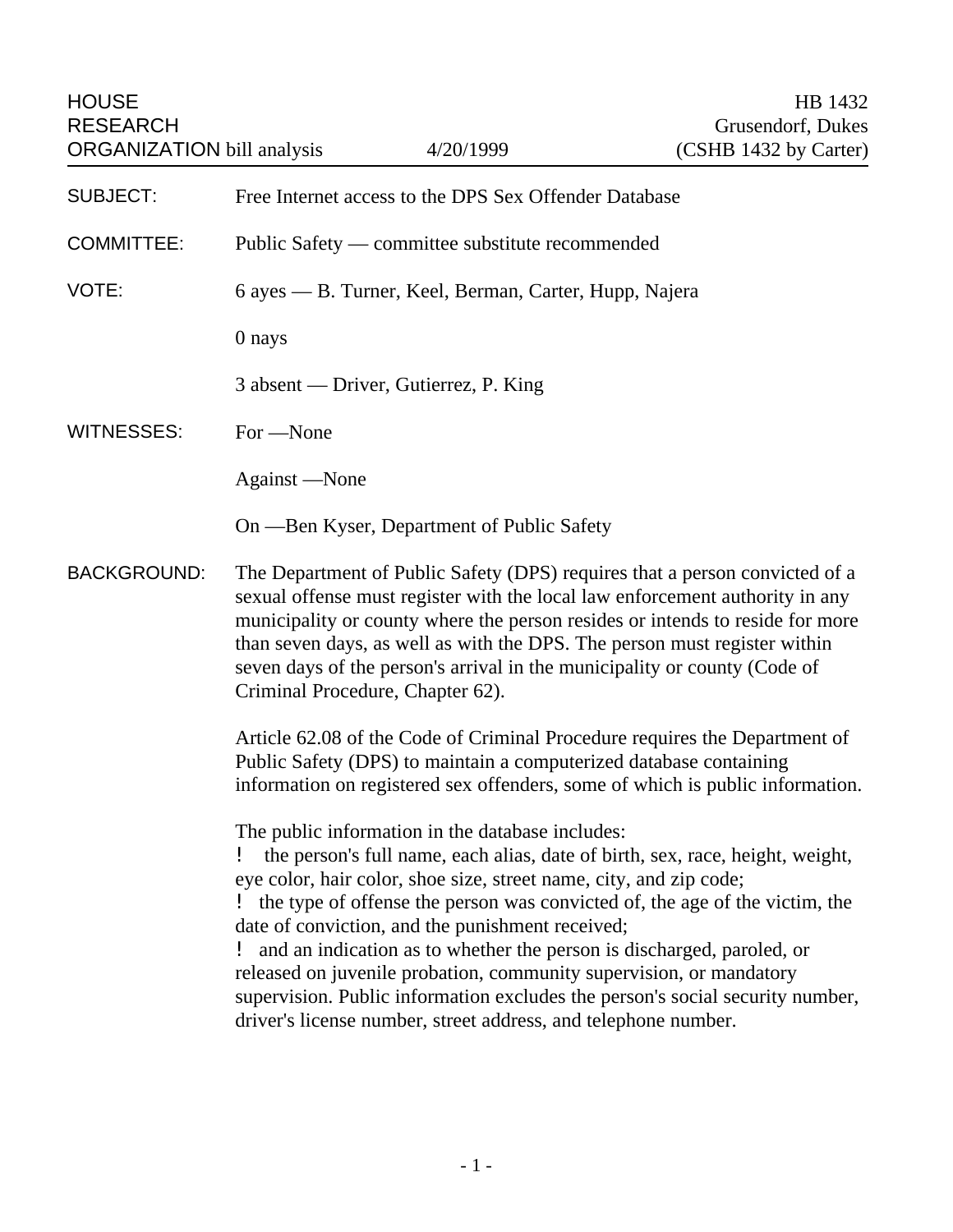## HB 1432 House Research Organization page 2

|                           | DPS makes this information available to law enforcement agencies and the<br>general public on request, either in writing or via two different databases on<br>the Internet, the DPS Sex Offender Database and the DPS Conviction<br>Records Database. Information from these databases also can be requested in<br>writing.                                                     |
|---------------------------|---------------------------------------------------------------------------------------------------------------------------------------------------------------------------------------------------------------------------------------------------------------------------------------------------------------------------------------------------------------------------------|
|                           | DPS currently charges between \$10 and \$15 for inquiries made in writing for<br>either of these databases. Charges for information obtained from the Internet<br>databases are based on actual costs, or just over \$3.50 per transaction.                                                                                                                                     |
| DIGEST:                   | CSHB 1432 would prohibit the Department of Public Safety (DPS) from<br>charging anything for online requests for public information from the DPS<br>Sex Offender Database on the Internet.                                                                                                                                                                                      |
|                           | However, DPS would be allowed to charge for actual costs associated with<br>Internet requests for public information from its other database, the DPS<br><b>Convictions Records Database.</b>                                                                                                                                                                                   |
|                           | CSHB 1432 would take immediate effect if finally passed by a two-thirds<br>record vote of the membership of each house.                                                                                                                                                                                                                                                         |
| <b>SUPPORTERS</b><br>SAY: | Free access to public information about potential sex offenders is crucial to<br>ensuring public safety. Many people are wary about paying for services on<br>the Internet. Eliminating the charge for access to the Sex Offender Database<br>would encourage more people to obtain information that could make them<br>more aware of potential dangers in their neighborhoods. |
|                           | Previously, start-up costs made the fee for access necessary. Those costs have<br>mostly been recouped, so the fee is no longer needed.                                                                                                                                                                                                                                         |
| <b>OPPONENTS</b><br>SAY:  | People who do not have access to the Internet are entitled to the same free<br>access to public information given to people with Internet access. The<br>information is important for everyone, and the fee should not be eliminated<br>not only for electronic requests, but for written requests as well.                                                                     |